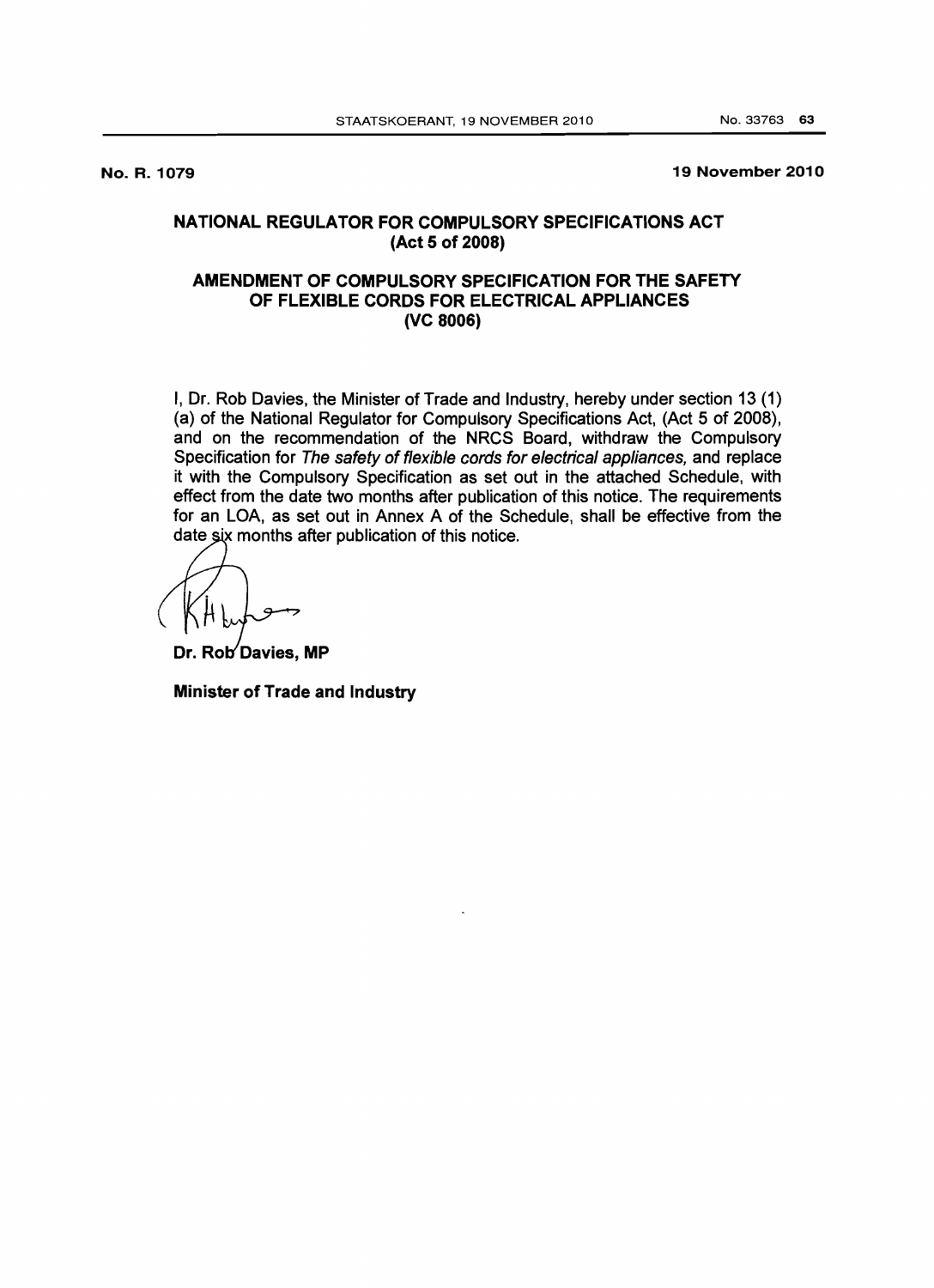## **SCHEDULE** VC 8006

# COMPULSORY SPECIFICATION FOR FLEXIBLE CORDS FOR ELECTRICAL APPLIANCES

#### 1 SCOPE

This specification covers the safety requirements for insulated single core flexible cords rated at a minimum of 500 V ac and multiple core flexible electric cords rated at a minimum of *300/500* V ac. These flexible cords are intended to connect single or  $3 -$  phase appliances, luminaires and light industrial equipment to a low voltage mains supply conforming to the standard applicable in the Republic of South Africa i.e. 230 V  $+$ -10% single phase ac., or 400 V  $+$ - 10% three phase ac.

#### 2 DEFINITIONS

For the purposes of this compulsory specification, the following definitions apply:

- 2.1 applicant: The manufacturer or importer seeking approval of flexible cords. The applicant shall be an existing legal entity within the Republic of South Africa;
- 2.2 approval: Confirmation by the NRCS that a particular flexible cord satisfies the requirements of this compulsory specification;
- 2.3 conformity of production: Proof that flexible cords offered for sale have been manufactured to the approved design and continue to comply with the requirements of this compulsory specification;
- 2.4 declaration report: A report, that is issued by an accredited conformity assessment body, indicating the equivalence of products and/or standards;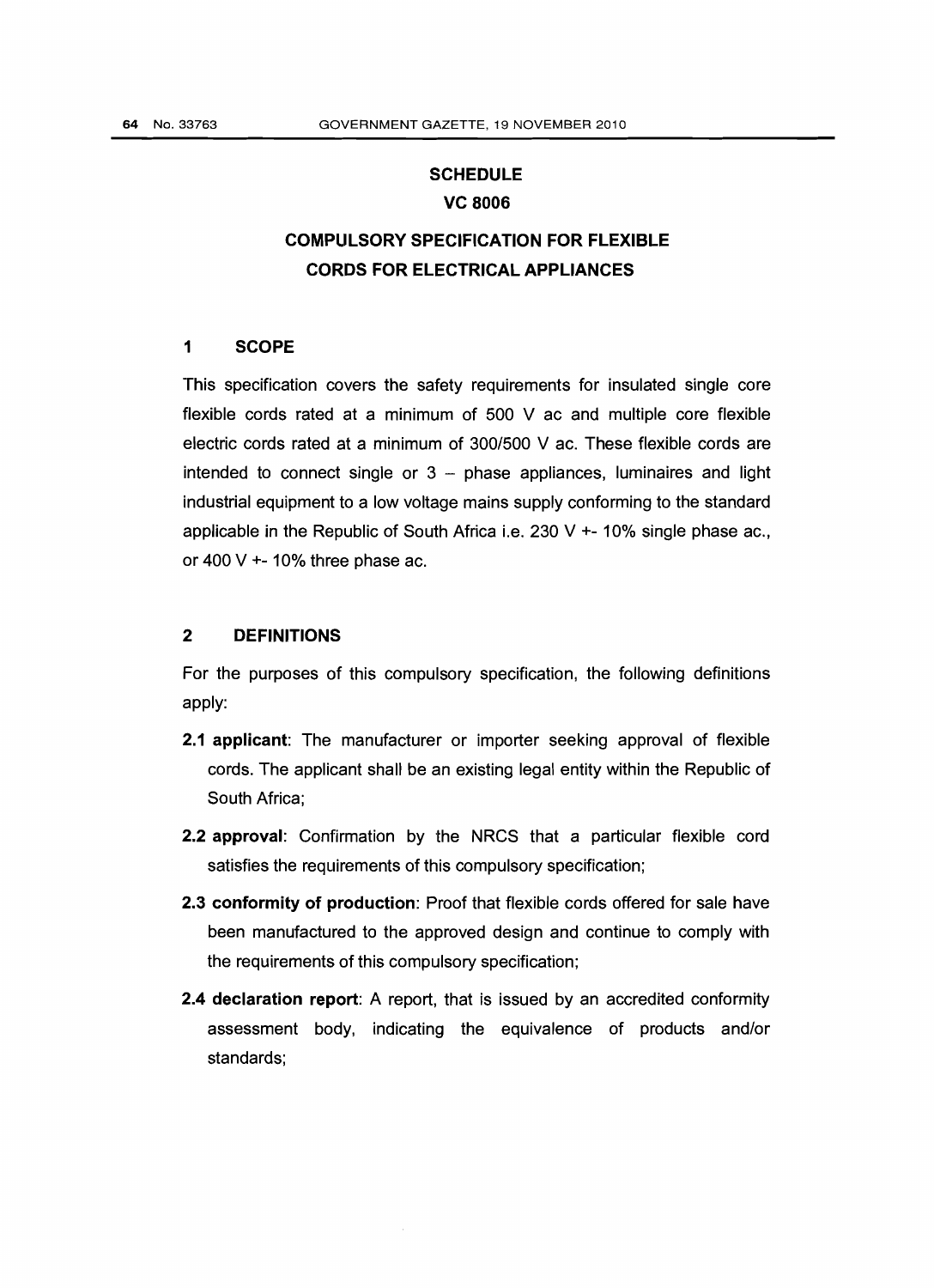- 2.5 flexible cord: Length of one or more flexible cores of cross-sectional area not more than 4 mm<sup>2</sup>, with or without protective covering for domestic and light duty applications;
- 2.6 NRCS: The National Regulator for Compulsory Specifications as established by the National Regulator for Compulsory Specifications Act, 2008 (Act No.5 of 2008);
- 2.7 proof of conformity: Documented evidence of conformity with the requirements of this compulsory specification;
- 2.8 valid certificate of conformity: A certified copy of an original certificate of conformity;
- 2.9 valid test report: A certified copy of an original test report.

## 3 REQUIREMENTS

3.1 Rubber insulated flexible cords shall comply with the requirements of SANS 1574 Electric flexible cores, cords and cables with solid extruded dielectric insulation Part 4: Rubber insulated cords and cores, and the requirements of SANS 1574 Electric flexible cores, cords and cables with solid extruded dielectric insulation Part 1: General.

3.2 Polyvinyl chloride insulated flexible cords shall comply with SANS  $60227 - 5$  (IEC  $60227 - 5$ ) Polyvinyl chloride insulated cables of rated voltages up to and including 450/700V Part 5: Flexible cables (cords) and the requirements of SANS 1574 Electric flexible cores, cords and cables with solid extruded dielectric insulation Part 1: General.

3.3 The applicant shall ensure that every type of flexible cord has been approved by the NRCS before offering it for sale, in accordance with the requirements of Annex A.

3.4 The applicant shall inform the NRCS of any change in design or materials affecting any mandatory requirement in terms of this compulsory specification. In the event of such change/s the NRCS may, at its discretion, demand that the applicant submit a new application for approval.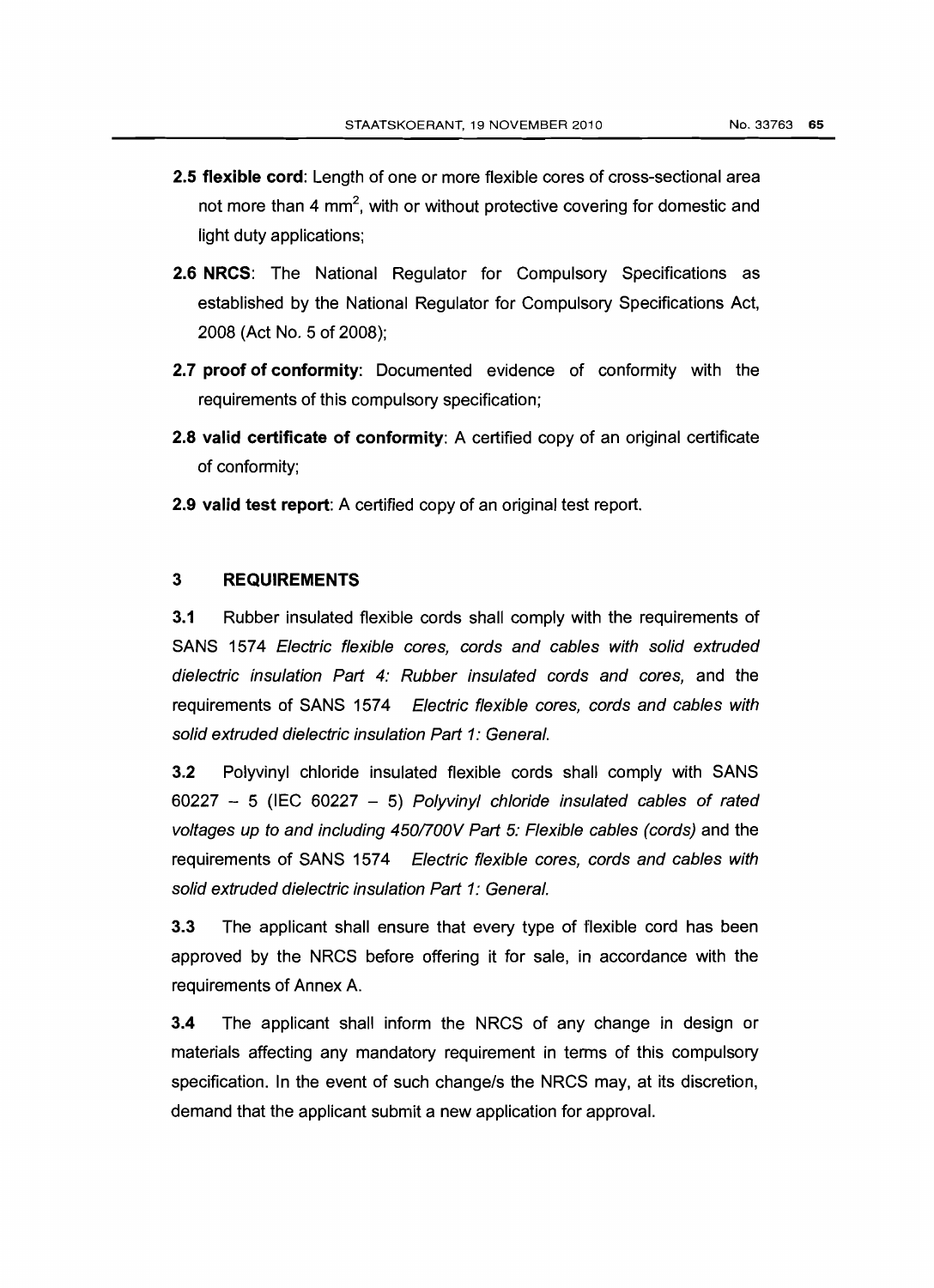3.5 The applicant shall, on request, provide the NRCS within five working days, with satisfactory proof of approval in respect of any flexible cord included in the scope of this compulsory specification.

3.6 The applicant shall, on request, provide the NRCS within five working days, with satisfactory proof of conformity of production.

3.7 Failure to provide the requested proof shall constitute reasonable grounds for suspicion of non-compliance with the requirements of this compulsory specification.

#### **4 EQUIVALENCE OF STANDARDS**

Standards issued by different standardization bodies such as ISO, IEC and EN, will only be accepted if it is proven, in the form of a declaration report from an accredited conformity assessment body, to be technically equivalent to the relevant South African National Standard. The applicant shall be responsible for obtaining such a declaration report. Proof of conformity with such a standard shall be accepted as conformity with the corresponding South African National Standard.

### **5 CONFORMITY TO REFERENCED STANDARDS**

5.1 For the purposes of this compulsory specification, a new edition of a referenced standard shall become effective six months from the date of publication as a South African National Standard.

5.2 New products, or products resubmitted for approval because of a change in design or materials, shall in all cases be evaluated against the requirements of the latest edition of any referenced standard.

5.3 When a new edition of a referenced standard is published, products originally approved in accordance with the previous edition of that standard may have their approval extended for a maximum of five years from the effective date of the new standard, subject to the requirements of Annex A, unless declared otherwise by the Minister.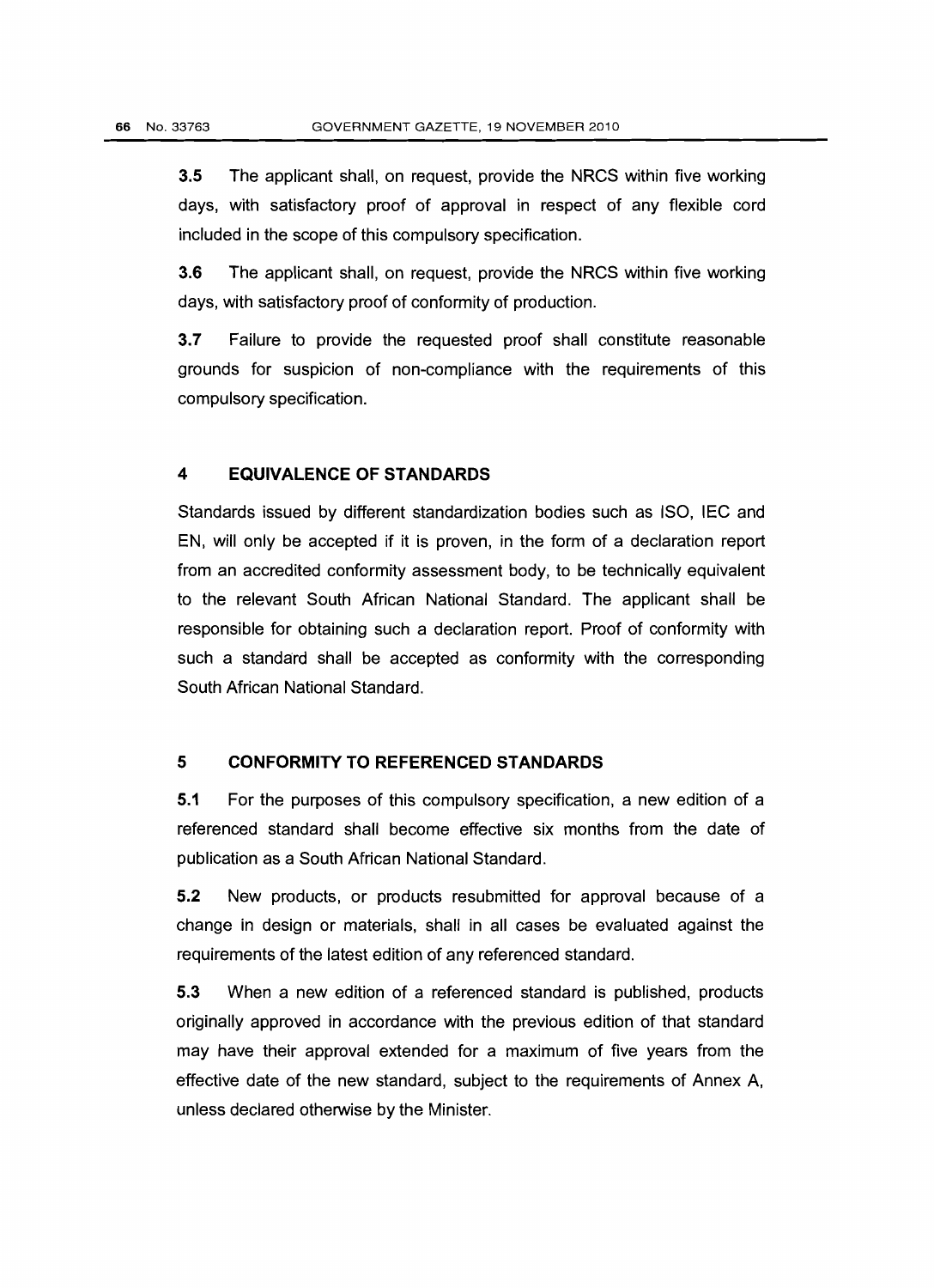## **6 EVIDENCE OF CONFORMITY**

The following alternative forms of evidence shall be submitted to the NRCS as proof of conformity with the requirements of this compulsory specification:

6.1 Test reports and certificates in IEC format or any equivalent format acceptable to the NRCS and issued by an appropriately accredited internationally recognized body being a member of an IAF/ILAC/IECEE mutual recognition scheme in accordance with the NRCS conformity assessment policy.

6.2 The certificates and test reports shall prove conformity with all the applicable mandatory requirements

6.3 Evidence of conformity shall be traceable to the specific type of flexible cords.